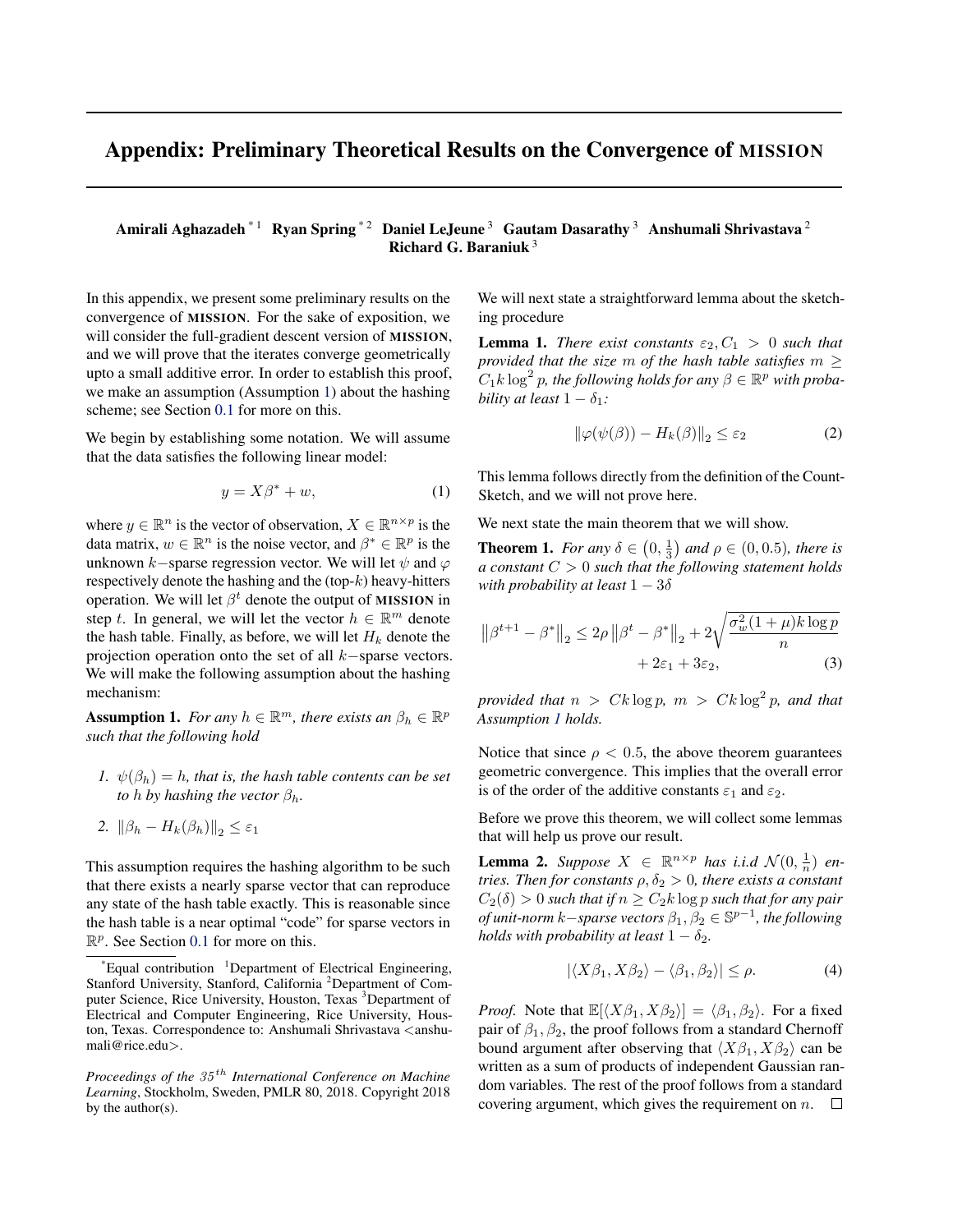<span id="page-1-0"></span>Lemma 3. *Suppose* X *has i.i.d entries drawn according to*  $\mathcal{N}(0,n^{-1})$ , and  $w \sim \mathcal{N}(0,\sigma_w^2I_n)$  is drawn independently *of* X. Then, for any constant  $\delta_3 > 0$ , there are constants  $C_3, \mu > 0$  such that for all unit norm  $k$ -*sparse*  $\beta \in \mathbb{S}^{p-1}$ , *the following holds with probability at least*  $1 - \delta_3$ *:* 

$$
\langle \beta, X^T w \rangle \le \sqrt{\frac{\sigma_w^2 (1 + \mu) k \log p}{n}} \tag{5}
$$

*provided*  $n \geq C_3 k \log p$ .

*Proof.* Notice that for a fixed  $\beta$ ,  $\langle \beta, X^T w \rangle = \langle X\beta, w \rangle$ has the same distribution as  $\frac{1}{\sqrt{n}} ||w||_2 \langle \beta, w_2 \rangle$ , where  $w_2 \sim$  $\mathcal{N}(0, I_n)$  is independent of w. Now, we can use concentration inequalities of chi-squared random variables to show that there is a constant  $C'_3 > 0$ 

$$
\mathbb{P}\left[\|w\|_{2}^{2} \ge \sigma_{w}^{2}(1+\mu_{1})n\right] \le e^{-C_{3}'n}.\tag{6}
$$

Similarly, from chi-squared concentration, there is a constant  $C_3^{\prime\prime} > 0$ 

$$
\mathbb{P}\left[\left|\langle\beta,w_2\rangle\right|^2 \ge 1 + \mu_2\right] \le e^{-C_3''} \tag{7}
$$

Now, with a standard covering argument, we know that there is a constant  $C_3''' > 0$  such that provided  $n > C_3''' k \log p$ , the following holds for at least  $1 - \delta_3$  for any  $k$ −sparse  $\beta$ :

$$
\langle \beta, A^T w \rangle = \langle A\beta, w \rangle
$$
  
 
$$
\leq \sqrt{\frac{\sigma_w^2 (1 + \mu) n k \log p}{n}}.
$$

**Proof of Theorem [1](#page-0-0)** If we let  $h^t$  denote the contents of the hash table at round  $t$ , notice that we have the following:  $x^{t+1} = \varphi(h^{t+1})$ . The (full gradient descent version of the) MISSION algorithm proceeds by updating the hash table with hashes of the gradient updates. Therefore, we have the following relationship:

$$
h^{t+1} = h^t + \psi \left( \eta X^T X (\beta^* - \beta^t) + X^T w \right), \quad (8)
$$

where  $\beta^t$  is the output of the algorithm at round t. Notice that  $\beta^t = \varphi(h^t)$ . According to Assumption [1,](#page-0-0) we know that there exists a vector  $\tilde{\beta}^t$  such that  $\psi(\tilde{\beta}^t) = h^t$ . We will use this observation next. Notice that the output of round  $t + 1$ maybe written as follows:

$$
\beta^{t+1} = \varphi \left( h^t + \psi \left( \eta X^T X (\beta^* - \beta^t) + X^T w \right) \right) = \varphi \left( \psi \left( \tilde{\beta}^t + \eta X^T X (\beta^* - \beta^t) + X^T w \right) \right).
$$

Now, we will estimate how close the output of the algorithm gets to  $\beta^*$  in round  $t+1$  in terms of how close the algorithm got in round  $t$ . Notice that

$$
\|\beta^{t+1} - \beta^*\|_2
$$
  
=  $\left\|\varphi\left(\psi\left(\tilde{\beta}^t + \eta X^T X (\beta^* - \beta^t) + X^T w\right)\right) - \beta^*\right\|_2$   
 $\leq \left\|H_k\left(\tilde{\beta}^t + \eta X^T X (\beta^* - \beta^t) + X^T w\right) - \beta^*\right\|_2 + \varepsilon_2,$  (9)

which follows from Lemma [1.](#page-0-0) We will next consider the first term from above. For notational ease, we will set  $\gamma^{t+1} \triangleq \tilde{\beta}^t + \eta X^T X (\beta^* - \beta^t) + X^T w$ . Observe that  $H_k$  is an orthogonal projection operator, and that  $\beta^*$  is  $k$  –sparse, therefore we have that

$$
\left\| H_k \left( \gamma^{t+1} \right) - \gamma^{t+1} \right\|_2^2 \le \left\| \gamma^{t+1} - \beta^* \right\|_2^2. \tag{10}
$$

Adding and subtracting  $\beta^*$  on the left side and cancelling out the common terms, we have the following.

$$
||H_k(\gamma^{t+1}) - \beta^*||_2^2
$$
  
\n
$$
\leq 2\langle H_k(\gamma^{t+1}) - \beta^*, \gamma^{t+1} - \beta^* \rangle
$$
  
\n
$$
= 2\langle H_k(\gamma^{t+1}) - \beta^*, \tilde{\beta}^t + \eta X^T X (\beta^* - \beta^t) + X^T w - \beta^* \rangle
$$
  
\n
$$
= 2\langle H_k(\gamma^{t+1}) - \beta^*, \beta^t + \eta X^T X (\beta^* - \beta^t) + X^T w - \beta^* \rangle
$$
  
\n
$$
+ 2\langle H_k(\gamma^{t+1}) - \beta^*, \beta^t - \tilde{\beta}^t \rangle
$$

$$
\leq 2\langle H_k(\gamma^{t+1}) - \beta^*, \beta^t + \eta X^T X (\beta^* - \beta^t) + X^T w - \beta^* \rangle
$$
  
+ 2 ||H\_k(\gamma^{t+1}) - \beta^\*||\_2 ||\varphi(\psi(\tilde{\beta}^t)) - \tilde{\beta}^t||\_2  
\n
$$
\leq 2\langle H_k(\gamma^{t+1}) - \beta^*, \beta^t + \eta X^T X (\beta^* - \beta^t) + X^T w - \beta^* \rangle
$$
  
+ 2 ||H\_k(\gamma^{t+1}) - \beta^\*||\_2 (||H\_k(\tilde{\beta}^t) - \tilde{\beta}^t||\_2 + ||H\_k(\tilde{\beta}^t) - \varphi(\psi(\tilde{\beta}^t))||\_2)  
\n
$$
\leq 2\langle H_k(\gamma^{t+1}) - \beta^*, \beta^t + \eta X^T X (\beta^* - \beta^t) + X^T w - \beta^* \rangle
$$
  
+ 2 ||H\_k(\gamma^{t+1}) - \beta^\*||\_2 (\varepsilon\_1 + \varepsilon\_2), (11)

where  $(a)$  follows form the Cauchy-Schwarz inequality and from the definition of  $\tilde{\beta}^t$ , (b) follows from Assumption [1](#page-0-0) and Lemma [1.](#page-0-0) We will now turn our attention to the first inner-product in (11). With some rearrangement of terms,